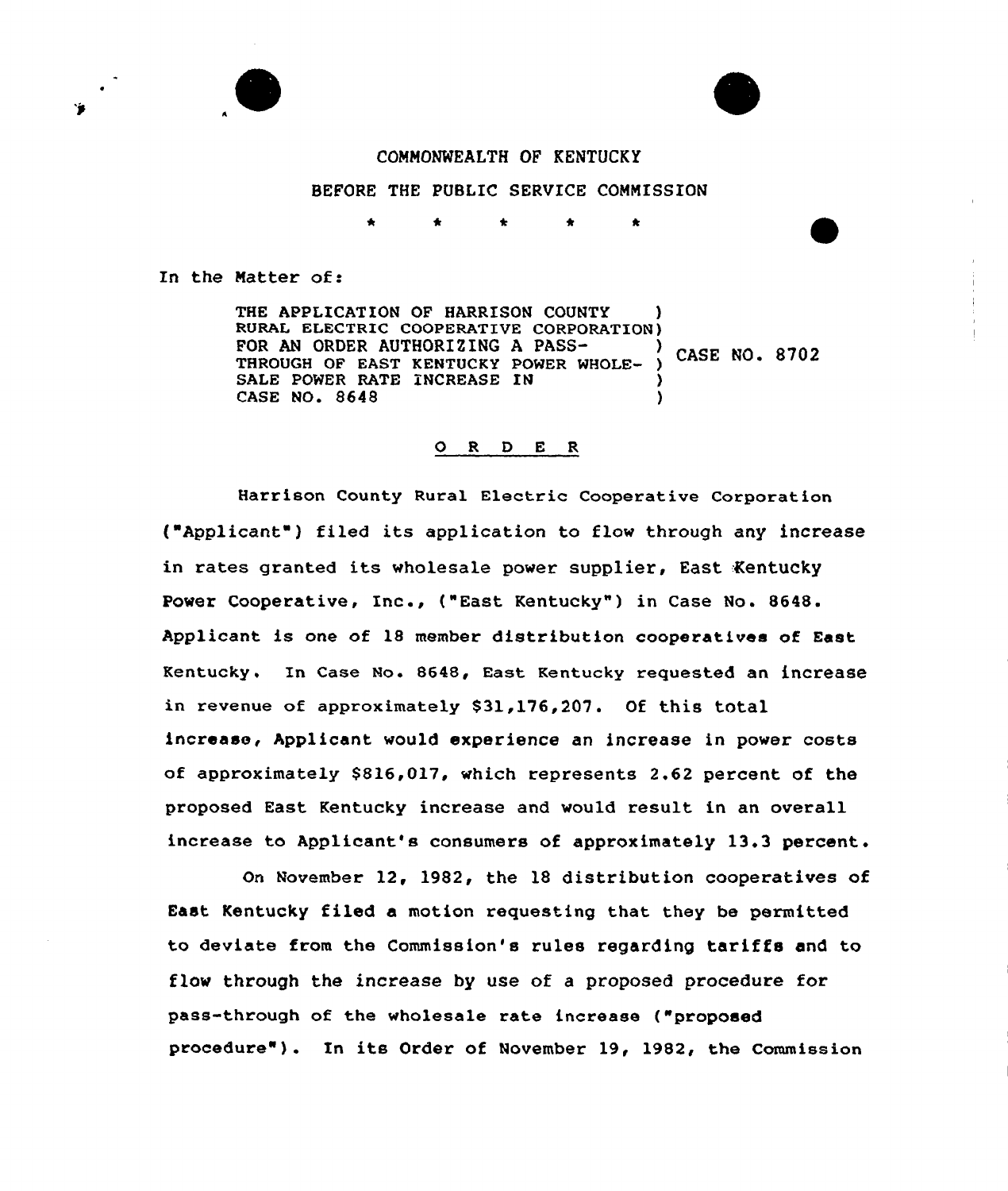authorized Applicant to deviate from the rules on tariffs and approved the utilization of the proposed procedure.

The Commission, having considered the evidence of record and being advised, is of the opinion and finds that:

(1) The actual increase allowed East Kentucky in Case No. 8648 is \$18,849,182 which will result in an increase in power costs to Applicant of \$493,448.

(2) Applicant's financial condition would be materially impaired if it were not allowed to recover the increased wholesale power costs allowed in Case No. 8648.

(3) The revised rates and charges in Appendix <sup>A</sup> are designed to reflect only the increased power costs from East Kentucky allowed in the final Order in Case No. 8648.

(4) The flow-through of the wholesale power costs will not result in any additional net margin to Applicant.

IT IS THEREFORE ORDERED that Harrison County Rural Electric Cooperative Corporation be and it hereby is authorized to flow through the increased power costs resulting from the rate increase granted its who1esale power supplier, East Kentucky Power Cooperative, Inc., in Case No. 8648.

IT IS FURTHER ORDERED that the rates in Appendix A shall be placed into effect on the effective date of the East Kentucky wholesale power increase.

IT IS FURTHER ORDERED that Harrison County Rural Electric Cooperative Corporation shall, within 20 days from the date of this Order, file its revised tariff sheets setting out the rates and charges approved herein.

 $-2-$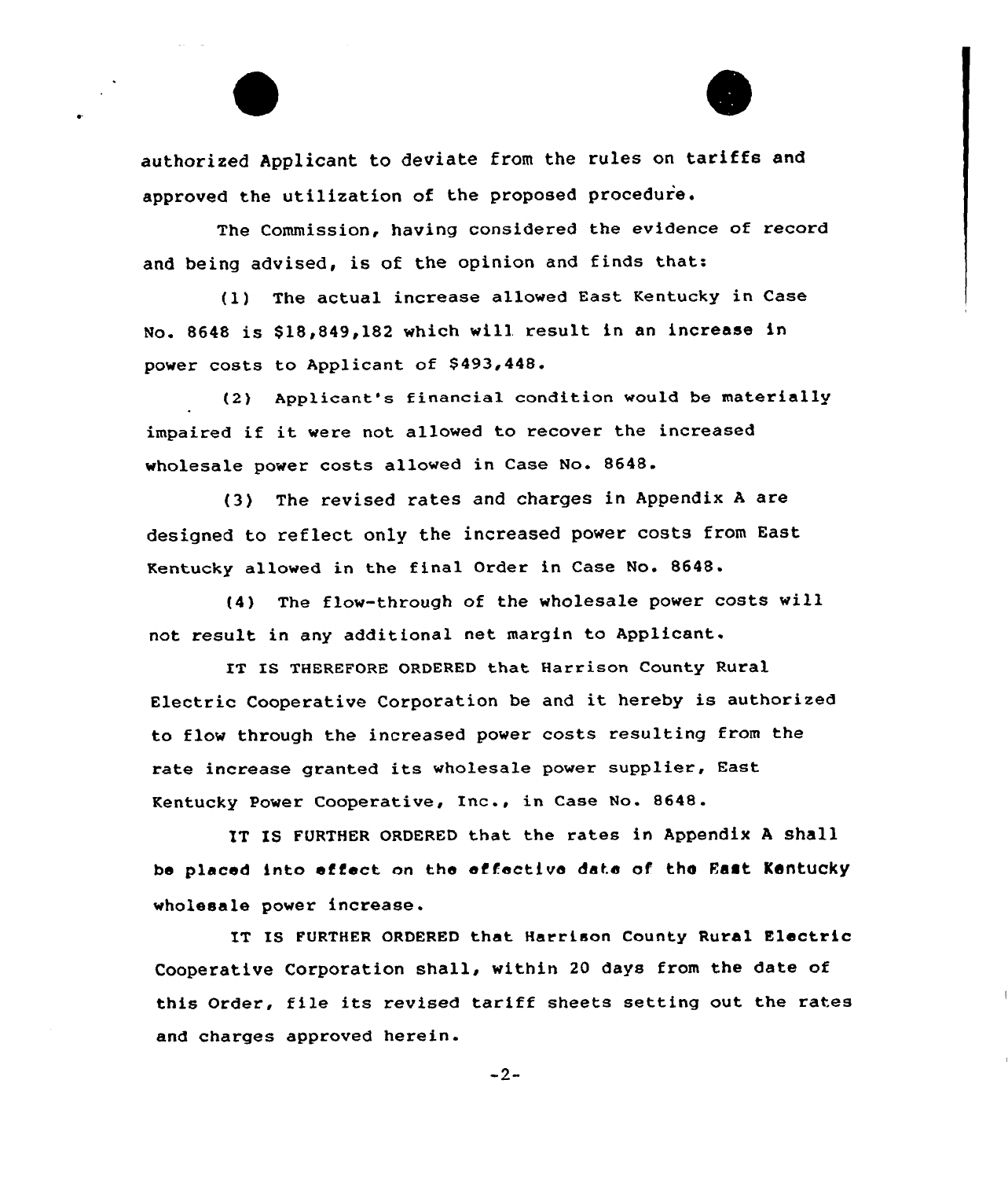

Done at Frankfort, Kentucky, this 1st day of April, 1983. PUBLIC SERVICE COMMISSION

Charleman Sheel<br>Victo Chairman Judall

PARTICIPATE Commiss ioner

ATTEST:

**Secretary**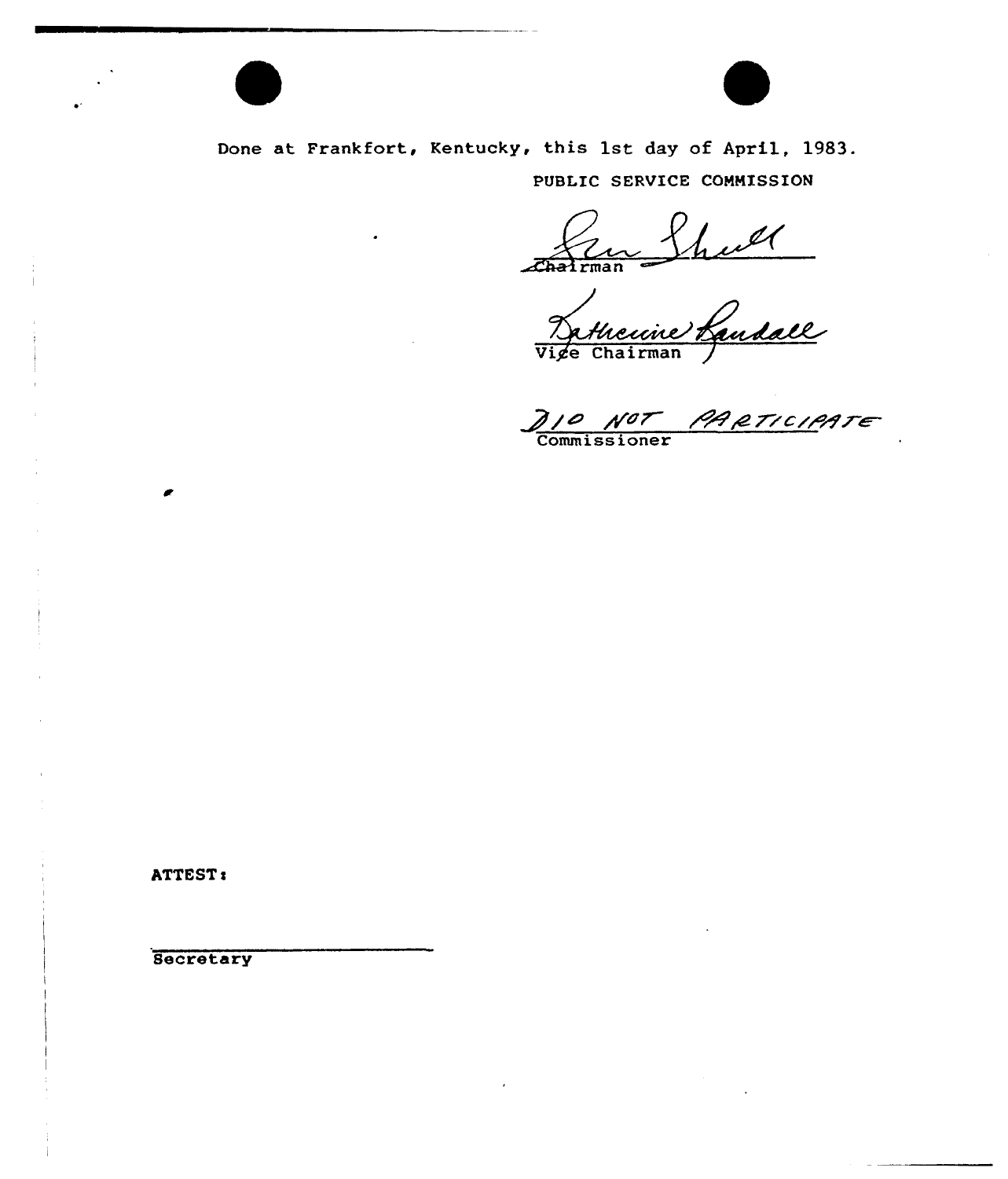

### **APPENDIX**

TO AN ORDER OF THE KENTUCKY PUBLIC SERVICE COMMISSION IN CASE NO. 8702 DATED APRIL 1, 1983

The folloving rates and charges are prescribed for the customers in the area served by Harrison County Rural Electric Cooperative Corporation. All other rates and charges not specifically mentioned herein shall remain the same as those in effect under authority of this Commission prior to the date of this Order.

> SCHEDULE <sup>A</sup> - RATE 1 FARM AND HOME SERVICE\*

Rates.

Consumer Charge A11 KWH used

\$6.00 Per Month p6354 Fer KRH

RATE 2

COMMERCIAL AND SMALL POWER SERVICE  $(0 - 50$  KW DEMAND)\*

Rates:

| Consumer Charge    | \$11.00 | Per Month        |
|--------------------|---------|------------------|
| All KWH Used       |         | $.05826$ Per KWH |
| All KW Demand Used | S 5.36  | Per KW           |

RATE 8 LARGE POWER SERVICE (50 to 500 KW DEMAND)\*

# Rates:

| <b>Consumer Charge</b>    | \$27.50 Per Month |        |  |
|---------------------------|-------------------|--------|--|
| <b>All KWH Used</b>       | $.04866$ Per KWH  |        |  |
| <b>All KW Demand Used</b> | S 5.36            | Per KW |  |